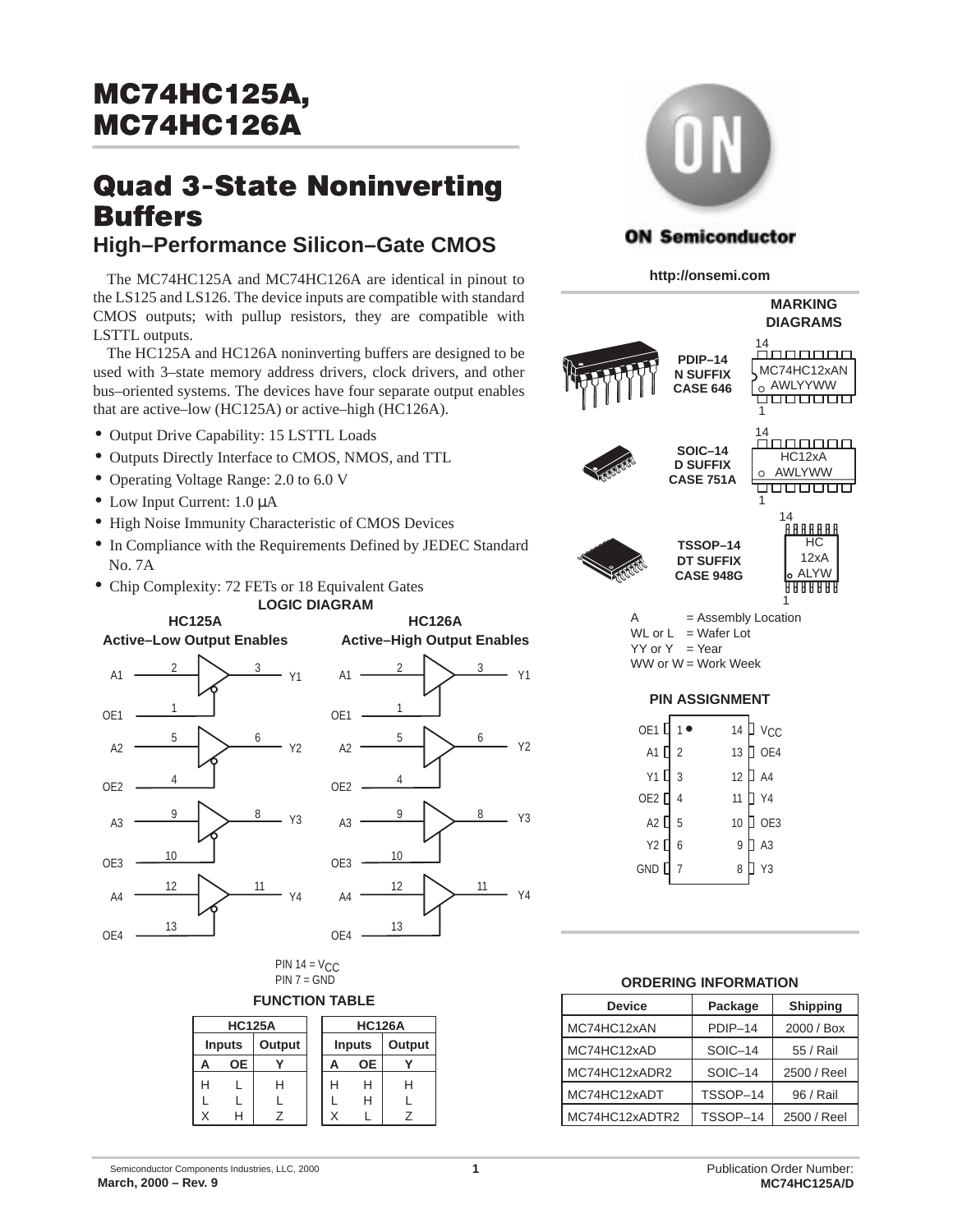### 

| Symbol           | <b>Parameter</b>                                                                        | Value                    | Unit         |
|------------------|-----------------------------------------------------------------------------------------|--------------------------|--------------|
| $V_{CC}$         | DC Supply Voltage (Referenced to GND)                                                   | $-0.5$ to $+7.0$         |              |
| $V_{\text{in}}$  | DC Input Voltage (Referenced to GND)                                                    | $-0.5$ to $V_{CC}$ + 0.5 | V            |
| Vout             | DC Output Voltage (Referenced to GND)                                                   | $-0.5$ to $V_{CC}$ + 0.5 |              |
| lin              | DC Input Current, per Pin                                                               | ± 20                     | mA           |
| lout             | DC Output Current, per Pin                                                              | ± 35                     | mA           |
| <sup>I</sup> CC  | DC Supply Current, V <sub>CC</sub> and GND Pins                                         | ±75                      | mA           |
| P <sub>D</sub>   | Power Dissipation in Still Air<br>Plastic DIP+<br>SOIC Packaget<br>TSSOP Packaget       | 750<br>500<br>450        | mW           |
| $T_{\text{stg}}$ | Storage Temperature                                                                     | $-65$ to $+150$          | $^{\circ}$ C |
| $T_{L}$          | Lead Temperature, 1 mm from Case for 10 Seconds<br>(Plastic DIP, SOIC or TSSOP Package) | 260                      | $^{\circ}$ C |

  \*Maximum Ratings are those values beyond which damage to the device may occur. 

Functional operation should be restricted to the Recommended Operating Conditions. Functional operation should be restricted to the Recomme<br>†Derating — Plastic DIP: – 10 mW/°C from 65° to 125°C

Plastic DIP: – 10 mW/°C from 65° to 125°C<br>SOIC Package: – 7 mW/°C from 65° to 125°C

SOIC Package:  $-7$  mW/ $\textdegree$ C from 65 $\textdegree$  to 125 $\textdegree$ C<br>TSSOP Package:  $-6.1$  mW/ $\textdegree$ C from 65 $\textdegree$  to 125 $\textdegree$ C

For high frequency or heavy load considerations, see Chapter 2 of the ON Semiconductor High–Speed CMOS Data Book (DL129/D).

### **RECOMMENDED OPERATING CONDITIONS**

| Symbol                             | <b>Parameter</b>                                        |                                                                                | Min                | Max                | Unit         |
|------------------------------------|---------------------------------------------------------|--------------------------------------------------------------------------------|--------------------|--------------------|--------------|
| $V_{\rm CC}$                       |                                                         | DC Supply Voltage (Referenced to GND)                                          |                    | 6.0                |              |
| V <sub>in</sub> , V <sub>out</sub> | DC Input Voltage, Output Voltage<br>(Referenced to GND) |                                                                                | v                  | $V_{\rm CC}$       |              |
| $\mathsf{I}_{\mathsf{A}}$          | Operating Temperature, All Package Types                |                                                                                | $-55$              | $+125$             | $^{\circ}$ C |
| $t_r$ , $t_f$                      | Input Rise and Fall Time<br>(Figure 1)                  | $V_{\text{CC}}$ = 2.0 V<br>$V_{\text{CC}} = 4.5 \text{ V}$<br>$V_{CC}$ = 6.0 V | $\Omega$<br>0<br>0 | 1000<br>500<br>400 | ns           |

### **DC ELECTRICAL CHARACTERISTICS** (Voltages Referenced to GND)

|                                             |                                                       |                                                                              |                                                                                                                            |                              | <b>Guaranteed Limit</b>    |                           |                           |        |
|---------------------------------------------|-------------------------------------------------------|------------------------------------------------------------------------------|----------------------------------------------------------------------------------------------------------------------------|------------------------------|----------------------------|---------------------------|---------------------------|--------|
| Symbol                                      | <b>Parameter</b>                                      |                                                                              | <b>Test Conditions</b>                                                                                                     | $v_{\rm CC}$<br>$\mathbf{V}$ | $-55$ to<br>$25^{\circ}$ C | $\leq 85^{\circ}$ C       | $\leq 125^{\circ}$ C      | Unit   |
| V <sub>IH</sub>                             | Minimum High-Level Input<br>Voltage                   | $V_{\text{out}} = V_{\text{CC}} - 0.1 V$<br>$ I_{\text{out}}  \leq 20 \mu A$ |                                                                                                                            | 2.0<br>3.0<br>4.5<br>6.0     | 1.5<br>2.1<br>3.15<br>4.2  | 1.5<br>2.1<br>3.15<br>4.2 | 1.5<br>2.1<br>3.15<br>4.2 | V      |
| $V_{\mathsf{IL}}$                           | Maximum Low-Level Input<br>Voltage                    | $V_{\text{out}} = 0.1 V$<br>$ I_{\text{out}}  \leq 20 \mu A$                 |                                                                                                                            | 2.0<br>3.0<br>4.5<br>6.0     | 0.5<br>0.9<br>1.35<br>1.8  | 0.5<br>0.9<br>1.35<br>1.8 | 0.5<br>0.9<br>1.35<br>1.8 | $\vee$ |
| Minimum High-Level Output<br>VOH<br>Voltage | $V_{in} = V_{IH}$<br>$ I_{\text{out}}  \leq 20 \mu A$ |                                                                              | 2.0<br>4.5<br>6.0                                                                                                          | 1.9<br>4.4<br>5.9            | 1.9<br>4.4<br>5.9          | 1.9<br>4.4<br>5.9         | $\vee$                    |        |
|                                             |                                                       | $V_{in} = V_{IH}$                                                            | $ I_{\text{out}}  \leq 3.6 \text{ mA}$<br>$ I_{\text{out}}  \leq 6.0 \text{ mA}$<br>$ I_{\text{out}}  \leq 7.8 \text{ mA}$ | 3.0<br>4.5<br>6.0            | 2.48<br>3.98<br>5.48       | 2.34<br>3.84<br>5.34      | 2.2<br>3.7<br>5.2         |        |
| VOL                                         | Maximum Low-Level Output<br>Voltage                   | $V_{in} = V_{IL}$<br>$ I_{\text{out}}  \leq 20 \mu A$                        |                                                                                                                            | 2.0<br>4.5<br>6.0            | 0.1<br>0.1<br>0.1          | 0.1<br>0.1<br>0.1         | 0.1<br>0.1<br>0.1         | V      |
|                                             |                                                       | $V_{in} = V_{IL}$                                                            | $ I_{\text{out}}  \leq 3.6 \text{ mA}$<br>$ I_{\text{out}}  \leq 6.0 \text{ mA}$<br>$ I_{\text{out}}  \le 7.8 \text{ mA}$  | 3.0<br>4.5<br>6.0            | 0.26<br>0.26<br>0.26       | 0.33<br>0.33<br>0.33      | 0.4<br>0.4<br>0.4         |        |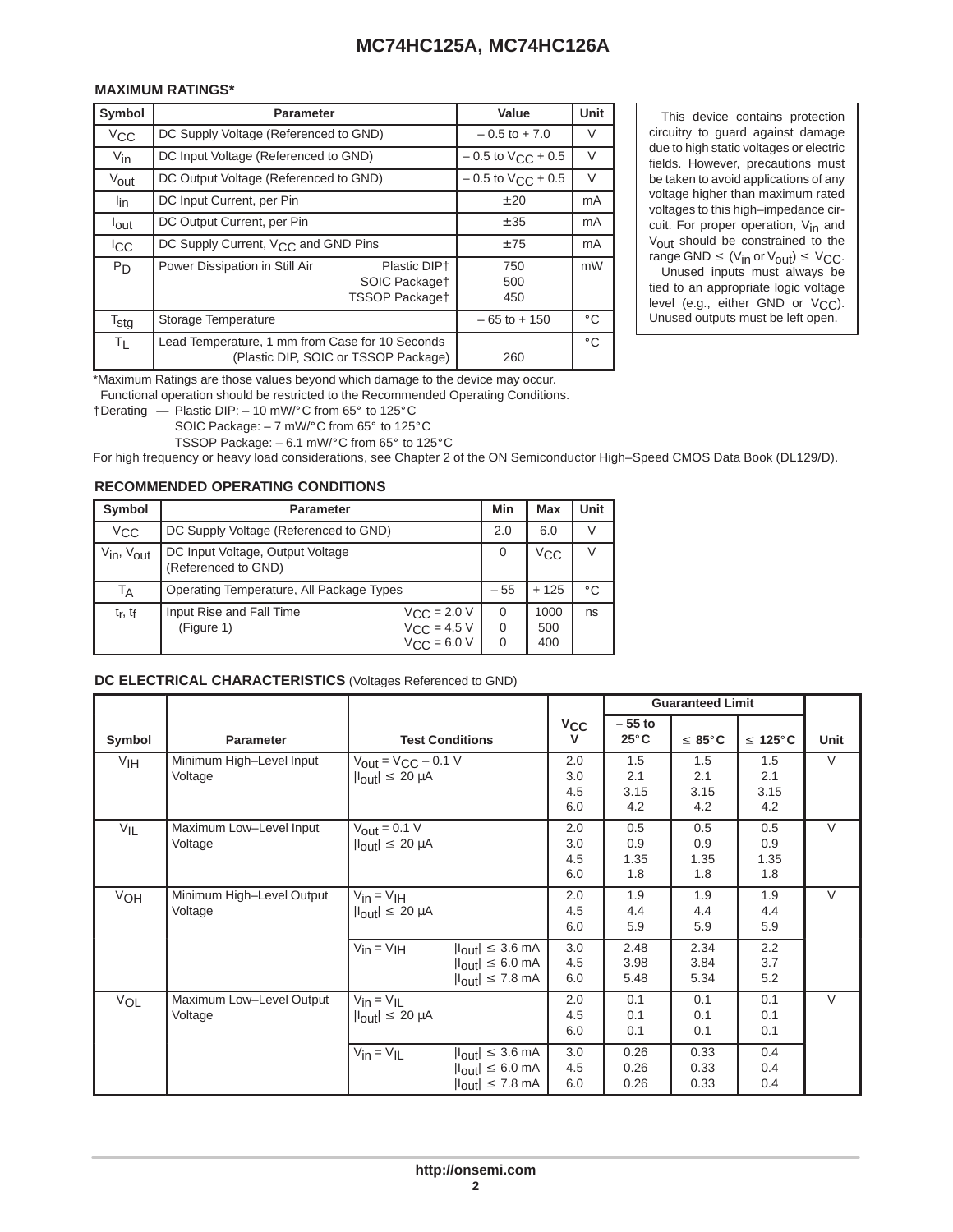## **DC ELECTRICAL CHARACTERISTICS** (Voltages Referenced to GND)

|                 |                                                   |                                                                                                            |          | <b>Guaranteed Limit</b>    |                     |                      |      |
|-----------------|---------------------------------------------------|------------------------------------------------------------------------------------------------------------|----------|----------------------------|---------------------|----------------------|------|
| Symbol          | <b>Parameter</b>                                  | <b>Test Conditions</b>                                                                                     | $V_{CC}$ | $-55$ to<br>$25^{\circ}$ C | $\leq 85^{\circ}$ C | $\leq 125^{\circ}$ C | Unit |
| l <sub>in</sub> | Maximum Input Leakage<br>Current                  | $V_{in} = V_{CC}$ or GND                                                                                   | 6.0      | ± 0.1                      | ± 1.0               | ± 1.0                | μA   |
| loz             | l Maximum Three–State<br>Leakage Current          | Output in High-Impedance State<br>$V_{in} = V_{IL}$ or $V_{IH}$<br>$V_{\text{out}} = V_{\text{CC}}$ or GND | 6.0      | ± 0.5                      | ± 5.0               | ± 10                 | μA   |
| <sub>ICC</sub>  | Maximum Quiescent Supply<br>Current (per Package) | $V_{in} = V_{CC}$ or GND<br>$I_{\text{out}} = 0 \mu A$                                                     | 6.0      | 4.0                        | 40                  | 160                  | μA   |

 (DL129/D).  $\overline{1}$  and  $\overline{1}$ NOTE: Information on typical parametric values can be found in Chapter 2 of the ON Semiconductor High–Speed CMOS Data Book

## **AC ELECTRICAL CHARACTERISTICS**  $(C_L = 50 \text{ pF}, \text{Input } t_f = t_f = 6.0 \text{ ns})$

|                                        |                                                                            |                          |                            | <b>Guaranteed Limit</b> |                       |      |  |
|----------------------------------------|----------------------------------------------------------------------------|--------------------------|----------------------------|-------------------------|-----------------------|------|--|
| Symbol                                 | <b>Parameter</b>                                                           | $v_{\rm CC}$<br>v        | $-55$ to<br>$25^{\circ}$ C | $≤ 85^\circ \text{C}$   | $\leq 125^{\circ}$ C  | Unit |  |
| t <sub>PLH</sub> ,<br>t <sub>PHL</sub> | Maximum Propagation Delay, Input A to Output Y<br>(Figures 1 and 3)        | 2.0<br>3.0<br>4.5<br>6.0 | 90<br>36<br>18<br>15       | 115<br>45<br>23<br>20   | 135<br>60<br>27<br>23 | ns   |  |
| t <sub>PLZ</sub> ,<br>t <sub>PHZ</sub> | Maximum Propagation Delay, Output Enable to Y<br>(Figures 2 and 4)         | 2.0<br>3.0<br>4.5<br>6.0 | 120<br>45<br>24<br>20      | 150<br>60<br>30<br>26   | 180<br>80<br>36<br>31 | ns   |  |
| t <sub>PZL</sub> ,<br><sup>t</sup> PZH | Maximum Propagation Delay, Output Enable to Y<br>(Figures 2 and 4)         | 2.0<br>3.0<br>4.5<br>6.0 | 90<br>36<br>18<br>15       | 115<br>45<br>23<br>20   | 135<br>60<br>27<br>23 | ns   |  |
| t <sub>TLH</sub> ,<br><sup>t</sup> THL | Maximum Output Transition Time, Any Output<br>(Figures 1 and 3)            | 2.0<br>3.0<br>4.5<br>6.0 | 60<br>22<br>12<br>10       | 75<br>28<br>15<br>13    | 90<br>34<br>18<br>15  | ns   |  |
| $C_{\text{in}}$                        | Maximum Input Capacitance                                                  | $\overline{\phantom{m}}$ | 10                         | 10 <sup>°</sup>         | 10                    | pF   |  |
| $C_{\text{out}}$                       | Maximum Three-State Output Capacitance<br>(Output in High-Impedance State) |                          | 15                         | 15                      | 15                    | pF   |  |

Semiconductor High–Speed CMOS Data Book (DL129/D). NOTE: For propagation delays with loads other than 50 pF, and information on typical parametric values, see Chapter 2 of the ON

|                 |                                             | Typical @ $25^{\circ}$ C, V <sub>CC</sub> = 5.0 V |  |
|-----------------|---------------------------------------------|---------------------------------------------------|--|
| C <sub>PD</sub> | Power Dissipation Capacitance (Per Buffer)* | 30                                                |  |

\* Used to determine the no–load dynamic power consumption: P<sub>D</sub> = C<sub>PD</sub> V<sub>CC</sub><sup>2</sup>f + I<sub>CC</sub> V<sub>CC</sub>. For load considerations, see Chapter 2 of the<br>ON Semiconductor High–Speed CMOS Data Book (DL129/D).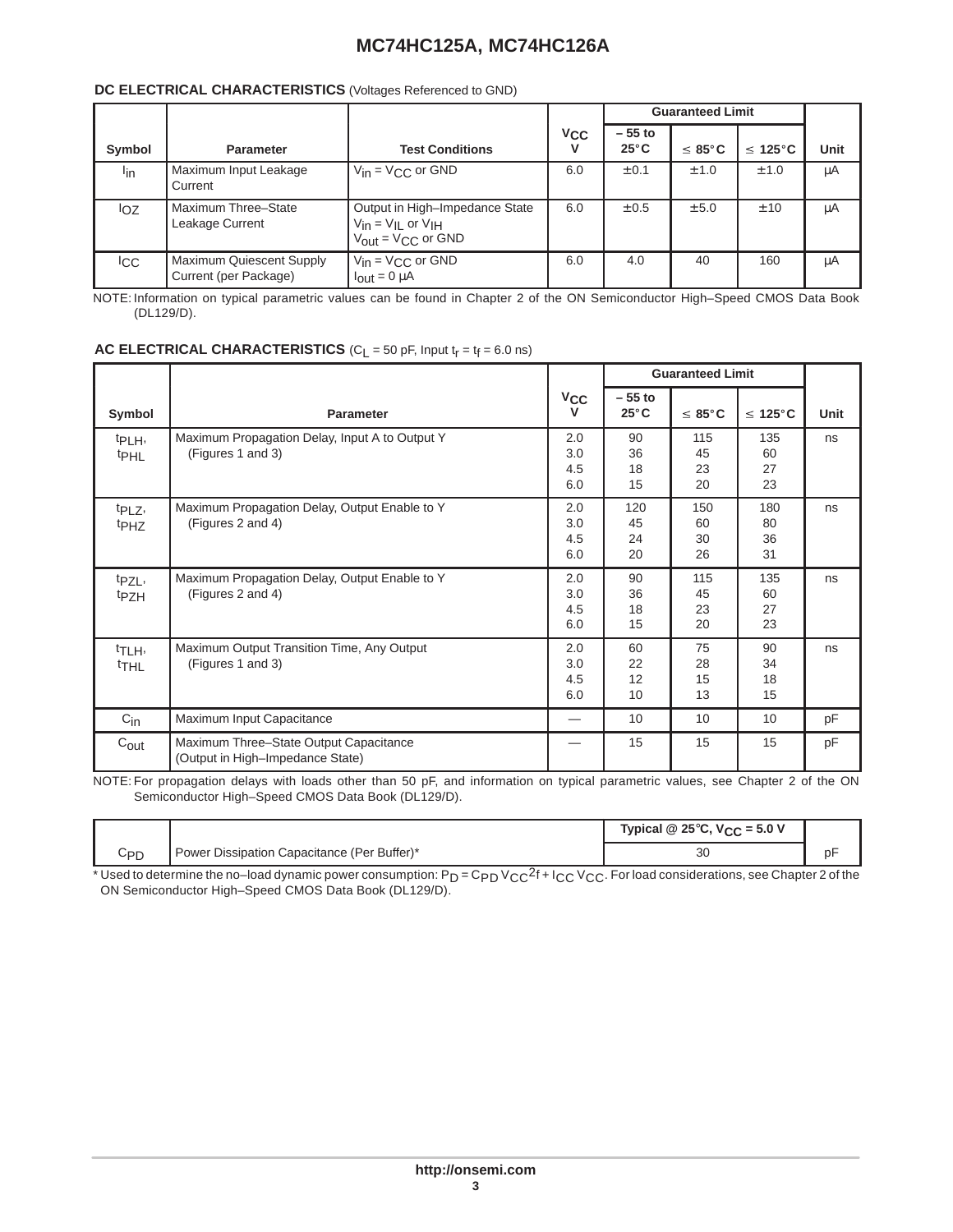## **SWITCHING WAVEFORMS**

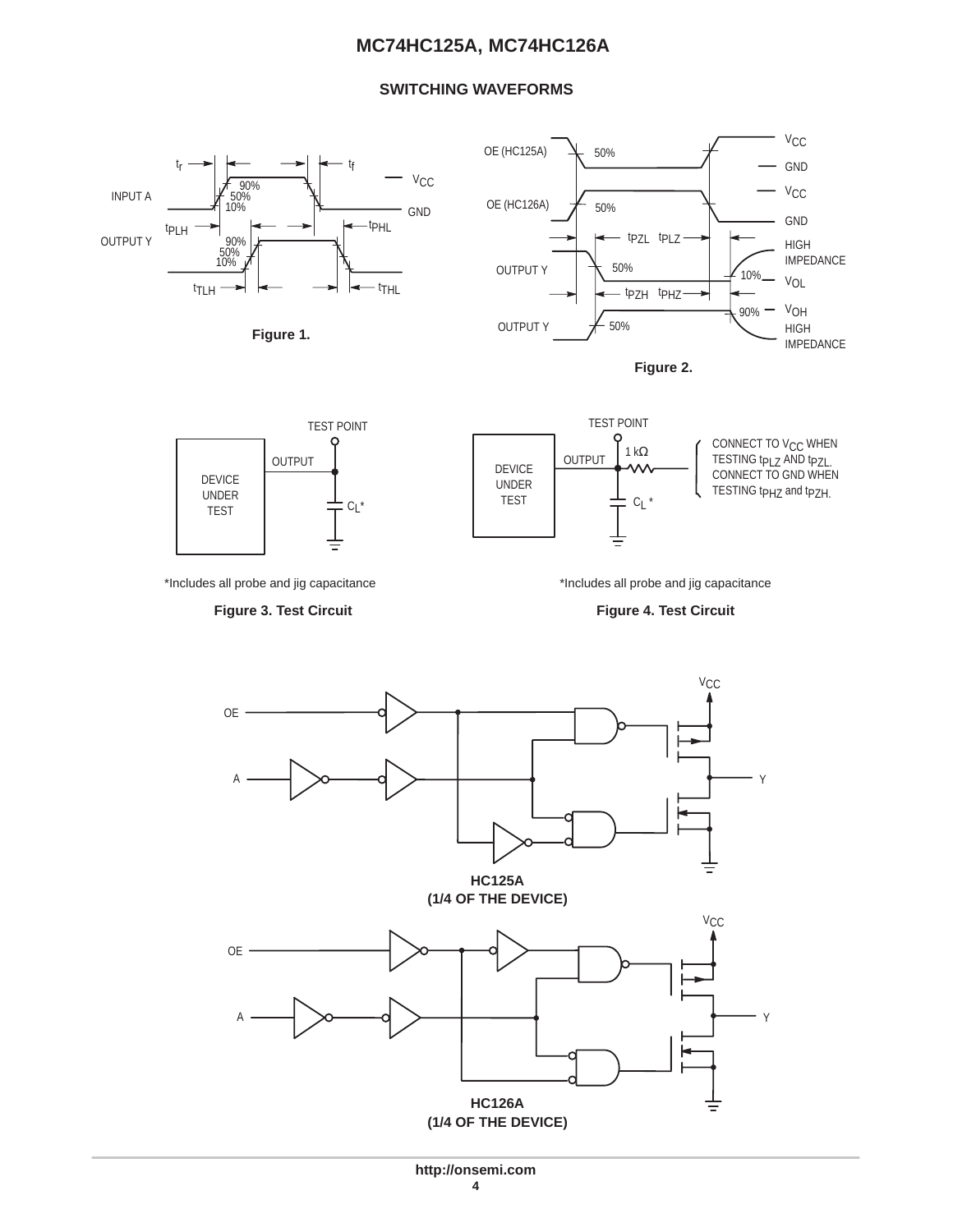## **PACKAGE DIMENSIONS**

**PDIP–14 N SUFFIX** CASE 646–06 **ISSUE L** 





**SOIC–14 D SUFFIX** CASE 751A–03 ISSUE F



- 1. LEADS WITHIN 0.13 (0.005) RADIUS OF TRUE POSITION AT SEATING PLANE AT MAXIMUM
- MATERIAL CONDITION. 2. DIMENSION L TO CENTER OF LEADS WHEN FORMED PARALLEL.
- 3. DIMENSION B DOES NOT INCLUDE MOLD
- FLASH. 4. ROUNDED CORNERS OPTIONAL.

|            | <b>INVALUATE LE VALINIAL IN SECULI LIVIANE.</b> |               |             |                    |
|------------|-------------------------------------------------|---------------|-------------|--------------------|
|            |                                                 | <b>INCHES</b> |             | <b>MILLIMETERS</b> |
| <b>DIM</b> | <b>MIN</b>                                      | <b>MAX</b>    | <b>MIN</b>  | <b>MAX</b>         |
| А          | 0.715                                           | 0.770         | 18.16       | 19.56              |
| B          | 0.240                                           | 0.260         | 6.10        | 6.60               |
| C          | 0.145                                           | 0.185         | 3.69        | 4.69               |
| D          | 0.015                                           | 0.021         | 0.38        | 0.53               |
| F          | 0.040                                           | 0.070         | 1.02        | 1.78               |
| G          | 0.100 BSC                                       |               | 2.54 BSC    |                    |
| н          | 0.052                                           | 0.095         | 1.32        | 2.41               |
| J          | 0.008                                           | 0.015         | 0.20        | 0.38               |
| К          | 0.115                                           | 0.135         | 2.92        | 3.43               |
| п          | 0.300 BSC                                       |               |             | 7.62 BSC           |
| M          | $0^{\circ}$                                     | $10^{\circ}$  | $0^{\circ}$ | $10^{\circ}$       |
| N          | 0.015                                           | 0.039         | 0.39        | 1.01               |

- NOTES: 1. DIMENSIONING AND TOLERANCING PER ANSI
- Y14.5M, 1982. 2. CONTROLLING DIMENSION: MILLIMETER. 3. DIMENSIONS A AND B DO NOT INCLUDE
- MOLD PROTRUSION. 4. MAXIMUM MOLD PROTRUSION 0.15 (0.006) PER SIDE.
- 5. DIMENSION D DOES NOT INCLUDE DAMBAR
- PROTRUSION. ALLOWABLE DAMBAR PROTRUSION SHALL BE 0.127 (0.005) TOTAL IN EXCESS OF THE D DIMENSION AT MAXIMUM MATERIAL CONDITION.

|            |              | <b>MILLIMETERS</b> |             | <b>INCHES</b> |
|------------|--------------|--------------------|-------------|---------------|
| <b>DIM</b> | <b>MIN</b>   | <b>MAX</b>         | <b>MIN</b>  | MAX           |
| A          | 8.55         | 8.75               | 0.337       | 0.344         |
| B          | 3.80         | 4.00               | 0.150       | 0.157         |
| C          | 1.35         | 1.75               | 0.054       | 0.068         |
| D          | 0.35         | 0.49               | 0.014       | 0.019         |
| F          | 0.40         | 1.25               | 0.016       | 0.049         |
| G          | 1.27 BSC     |                    |             | 0.050 BSC     |
| J          | 0.19         | 0.25               | 0.008       | 0.009         |
| К          | 0.10         | 0.25               | 0.004       | 0.009         |
| M          | $\circ$<br>U | $7^\circ$          | $0^{\circ}$ | $7^{\circ}$   |
| P          | 5.80         | 6.20               | 0.228       | 0.244         |
| R          | 0.25         | 0.50               | 0.010       | 0.019         |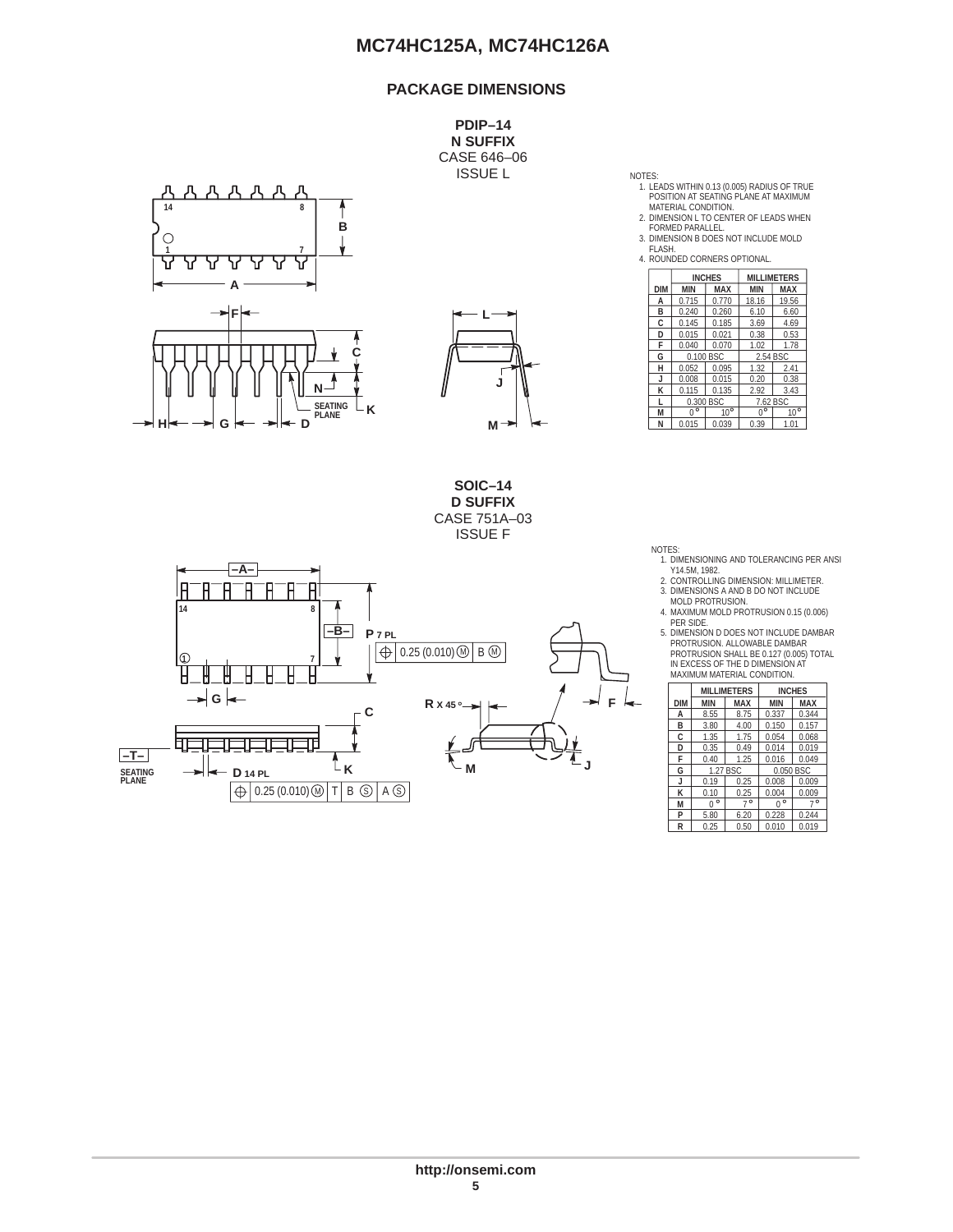## **PACKAGE DIMENSIONS**

**TSSOP–14 DT SUFFIX** CASE 948G–01 ISSUE O



NOTES:

- 1. DIMENSIONING AND TOLERANCING PER ANSI Y14.5M, 1982.
- 2. CONTROLLING DIMENSION: MILLIMETER. 3. DIMENSION A DOES NOT INCLUDE MOLD FLASH, PROTRUSIONS OR GATE BURRS. MOLD FLASH OR GATE BURRS SHALL NOT EXCEED 0.15
- (0.006) PER SIDE. 4. DIMENSION B DOES NOT INCLUDE INTERLEAD FLASH OR PROTRUSION. INTERLEAD FLASH OR PROTRUSION SHALL NOT EXCEED 0.25 (0.010) PER SIDE.
- 5. DIMENSION K DOES NOT INCLUDE DAMBAR PROTRUSION. ALLOWABLE DAMBAR PROTRUSION SHALL BE 0.08 (0.003) TOTAL IN EXCESS OF THE K DIMENSION AT MAXIMUM MATERIAL CONDITION. 6. TERMINAL NUMBERS ARE SHOWN FOR
- 
- REFERENCE ONLY. 7. DIMENSION A AND B ARE TO BE DETERMINED AT DATUM PLANE –W–.

| κ                 |            |             |                    |               |             |  |
|-------------------|------------|-------------|--------------------|---------------|-------------|--|
|                   |            |             | <b>MILLIMETERS</b> | <b>INCHES</b> |             |  |
| K <sub>1</sub>    | <b>DIM</b> | MIN         | <b>MAX</b>         | <b>MIN</b>    | <b>MAX</b>  |  |
|                   | А          | 4.90        | 5.10               | 0.193         | 0.200       |  |
|                   | B          | 4.30        | 4.50               | 0.169         | 0.177       |  |
|                   | C          | ---         | 1.20               | ---           | 0.047       |  |
|                   | D          | 0.05        | 0.15               | 0.002         | 0.006       |  |
|                   | F          | 0.50        | 0.75               | 0.020         | 0.030       |  |
| <b>ECTION N-N</b> | G          | 0.65 BSC    |                    | 0.026 BSC     |             |  |
|                   | н          | 0.50        | 0.60               | 0.020         | 0.024       |  |
|                   | J          | 0.09        | 0.20               | 0.004         | 0.008       |  |
| –w–∣              | J1         | 0.09        | 0.16               | 0.004         | 0.006       |  |
|                   | к          | 0.19        | 0.30               | 0.007         | 0.012       |  |
|                   | K1         | 0.19        | 0.25               | 0.007         | 0.010       |  |
|                   |            | 6.40 BSC    |                    | 0.252 BSC     |             |  |
|                   | М          | $0^{\circ}$ | $8^{\circ}$        | $0^{\circ}$   | $8^{\circ}$ |  |
|                   |            |             |                    |               |             |  |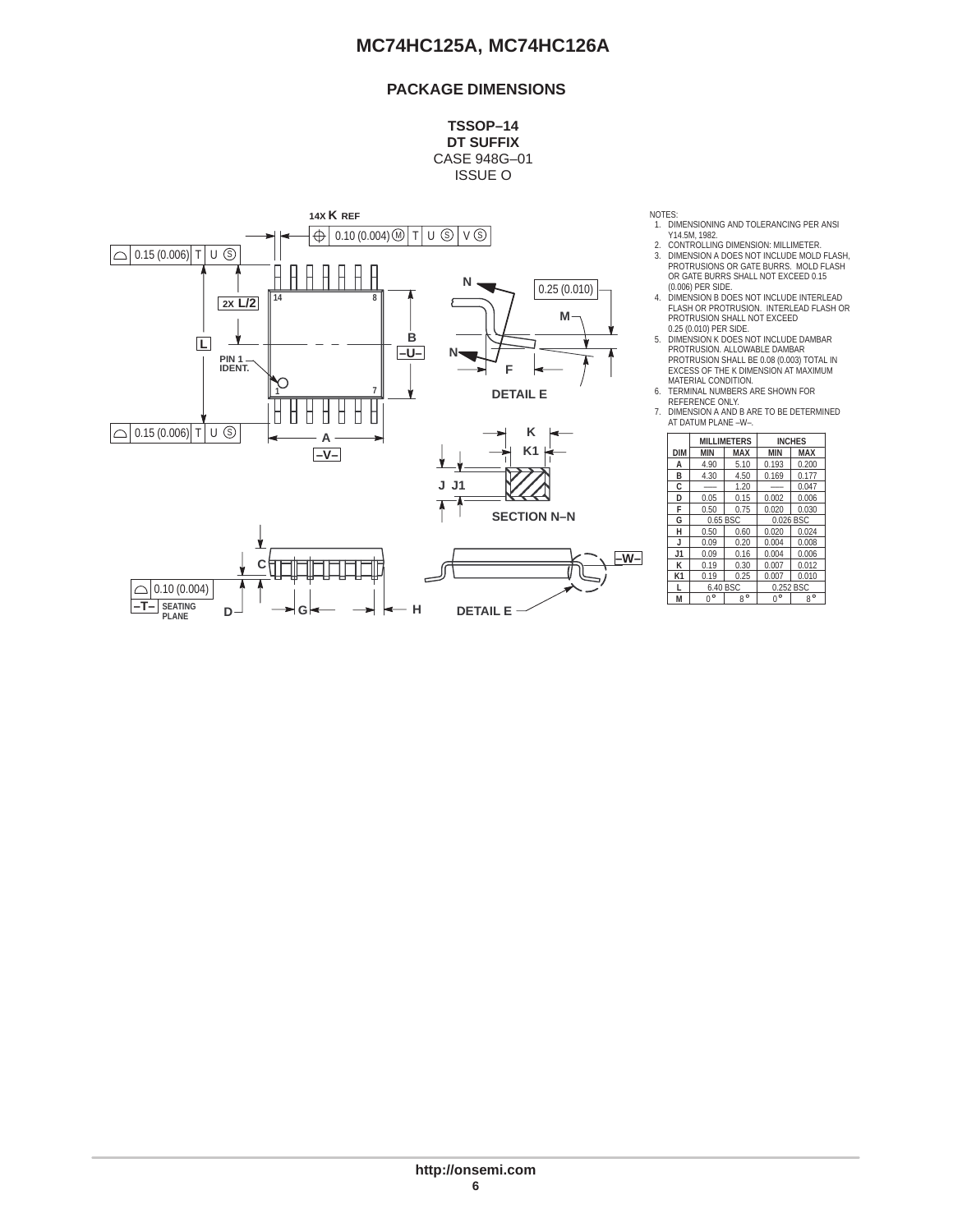# **Notes**